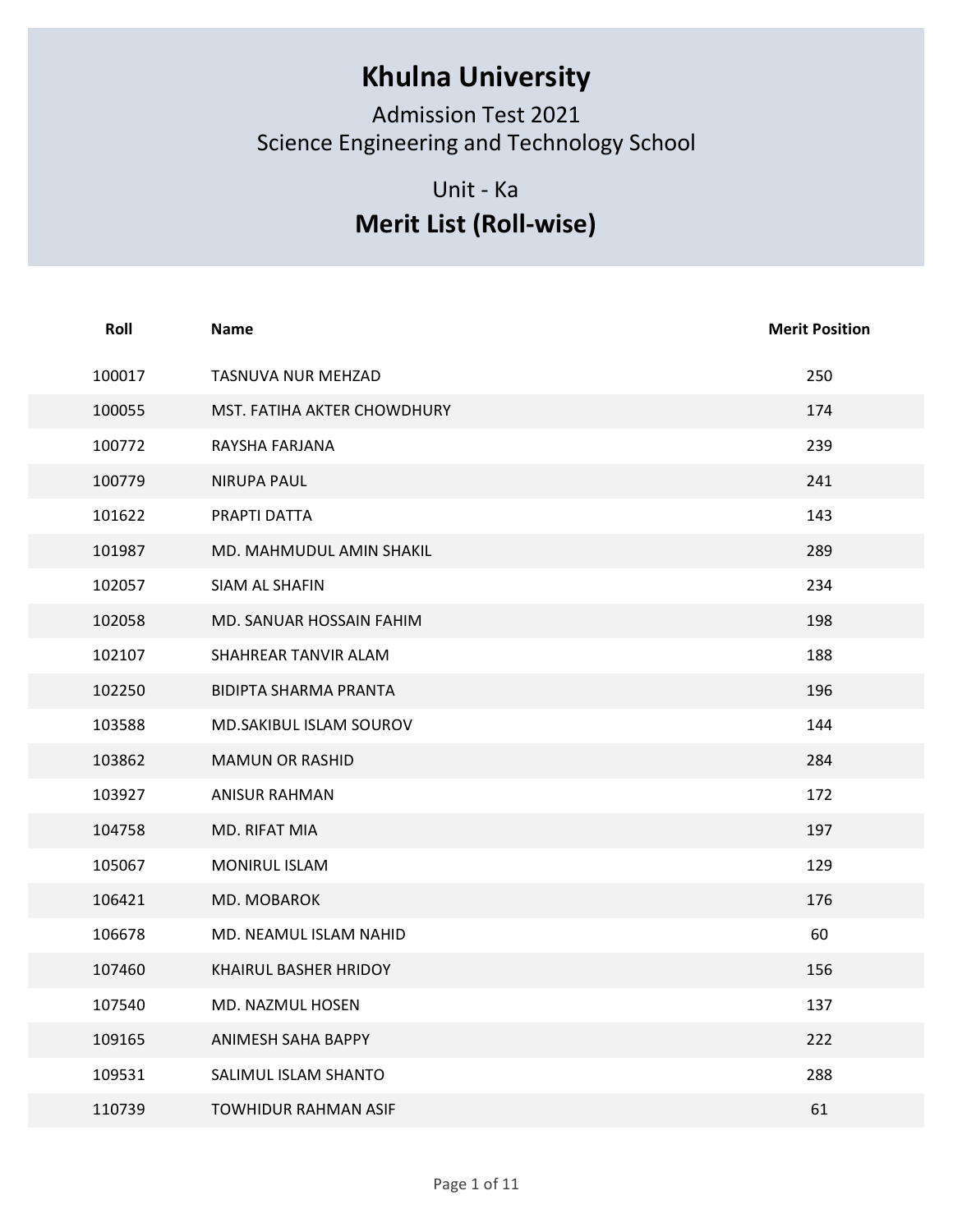| Roll   | Name                 | <b>Merit Position</b> |  |
|--------|----------------------|-----------------------|--|
| 111725 | NANDITA SARKER       | 84                    |  |
| 111745 | FARHANA ULFAT        | 74                    |  |
| 112049 | MST. SHAMMI AKTER    | 199                   |  |
| 112452 | <b>IQBAL MAHMUD</b>  | 67                    |  |
| 112818 | <b>JUI SULTANA</b>   | 29                    |  |
| 112883 | MD.SAGOR ISLAM       | 63                    |  |
| 113117 | <b>WALID HOSSAIN</b> | 195                   |  |
| 113223 | <b>TASMIA ISLAM</b>  | 154                   |  |
| 113596 | MD. SOURAV KHAN      | 66                    |  |
| 113748 | MAHMUDUL FERDOUS     | 11                    |  |
| 114048 | MOHD.FOZLA RABBY     | 59                    |  |
| 114326 | MAKSUDUL HASSAN MAHI | 124                   |  |
| 114472 | MD. FAHAD EANAM      | 227                   |  |
| 114799 | MD.ANAMUL ISLAM      | 204                   |  |
| 115768 | SOHANUR RAHAMAN      | 35                    |  |
| 116096 | MD. HASHIBUR RAHMAN  | 181                   |  |
| 116097 | ASM SHAHRIER PARVAZ  | 32                    |  |
| 116662 | <b>NILOY SARKAR</b>  | 69                    |  |
| 118651 | SHAKERA JANNAT EMA   | 90                    |  |
| 119584 | PARTHO SHARMA        | 236                   |  |
| 120023 | NAYEM AHMED          | 20                    |  |
| 120458 | SANDHIP TALUKDAR     | 91                    |  |
| 120901 | SHAMSUJJAMAN         | 171                   |  |
| 121998 | PARVEZ MOSHARAF      | 295                   |  |
| 123384 | SADIA RAHMAN         | 255                   |  |
| 123399 | AMANI RASHID IRAM    | 34                    |  |
| 123404 | ROWNAK JAHAN RINTI   | 127                   |  |
| 123602 | <b>NOSHIN AKTHER</b> | 163                   |  |
| 123928 | SAMIA KHANOM ASA     | 252                   |  |
|        |                      |                       |  |
|        |                      | Page 2 of 11          |  |
|        |                      |                       |  |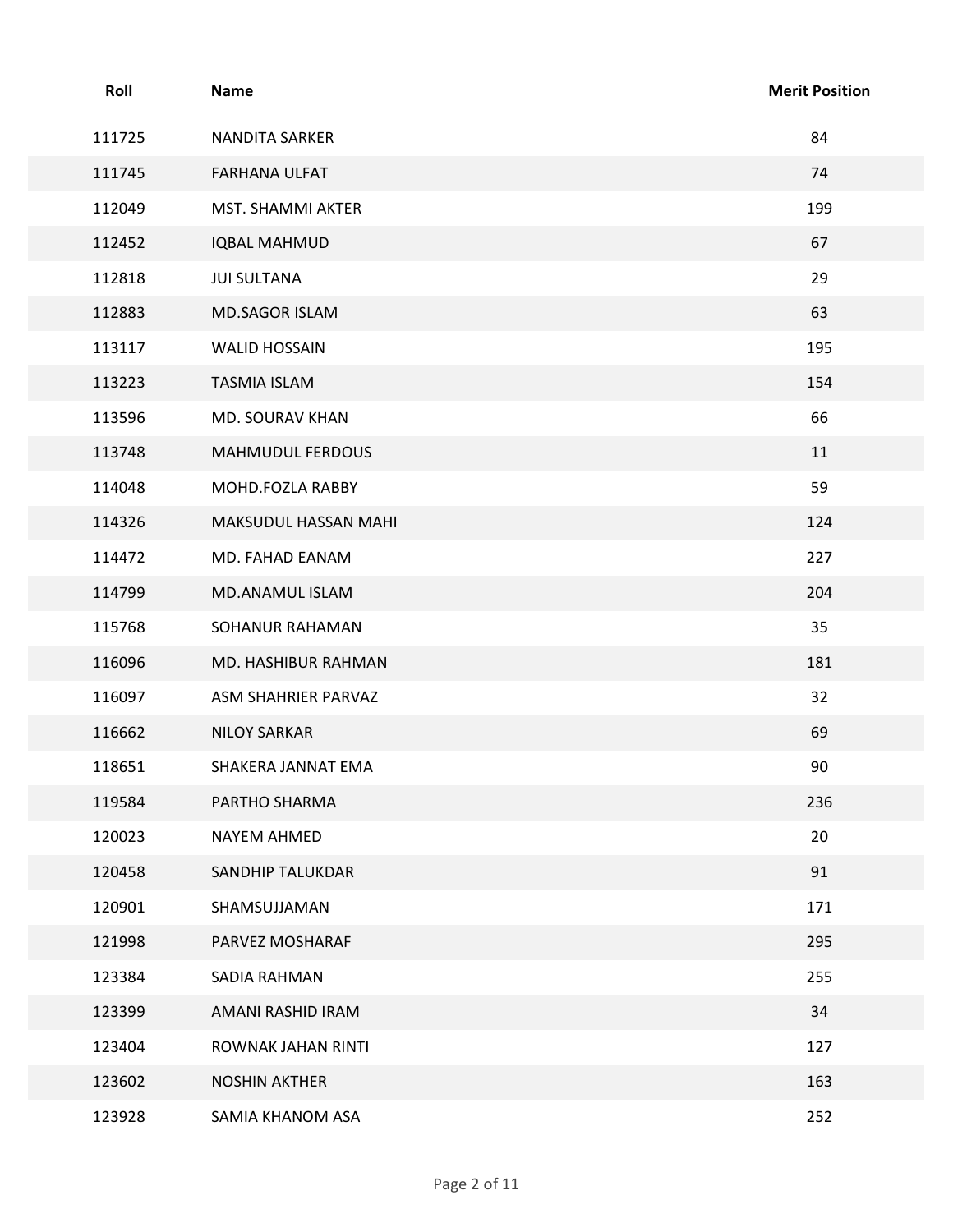| Roll   | <b>Name</b>                | <b>Merit Position</b> |
|--------|----------------------------|-----------------------|
| 124068 | <b>NUSRAT FATIMA</b>       | 95                    |
| 124497 | <b>SWAGOTO RAY</b>         | 145                   |
| 124562 | MUZADDID MEHRAB            | 68                    |
| 124607 | MD. SAMIR                  | 182                   |
| 124764 | M.D. ASHIQUZZAMAN RAHAD    | 52                    |
| 124767 | TAMAL PRIYO CHAKRABORTTY   | 16                    |
| 125076 | <b>HABIBA TASNIM</b>       | 107                   |
| 125176 | K M AHASAN KABIR           | 13                    |
| 125327 | SK. MIRAZ RAHMAN ANI       | 119                   |
| 125366 | AFSANA AREFIN              | 25                    |
| 125466 | PRITAM BANERJEE            | 76                    |
| 125606 | TALUKDER NAEMUL HASAN NAEM | 264                   |
| 125657 | MD RAFID ADIB              | 47                    |
| 125845 | MD FAHAD HOSSAIN           | $\mathbf{1}$          |
| 125865 | REDWAN                     | 100                   |
| 125919 | MD JUBAER HOSSAIN          | 279                   |
| 126353 | MD. ABID HASSAN            | 128                   |
| 126375 | MD. ASHIKUR RAHMAN         | 5                     |
| 126394 | ABDUR RAHIM                | 113                   |
| 126414 | PARTHORAJ NANDI            | 57                    |
| 126484 | MD.SOHEL HOSSAIN           | 12                    |
| 126804 | JAHIDUL ISLAM              | 282                   |
| 127136 | <b>TANVIR SHARIAR</b>      | $\overline{2}$        |
| 127179 | MD. TANZIR SHAH SHIAM      | 22                    |
| 127189 | ANTU GHOSH                 | 99                    |
| 128299 | MD. MUFIDUL ISLAM          | 44                    |
| 128787 | MD. ABU SAEED              | 73                    |
| 131896 | NUR MOHAMMAD ASHIK         | 221                   |
| 132332 | KHONDOKER MASRUR AHMED     | 82                    |
|        | Page 3 of 11               |                       |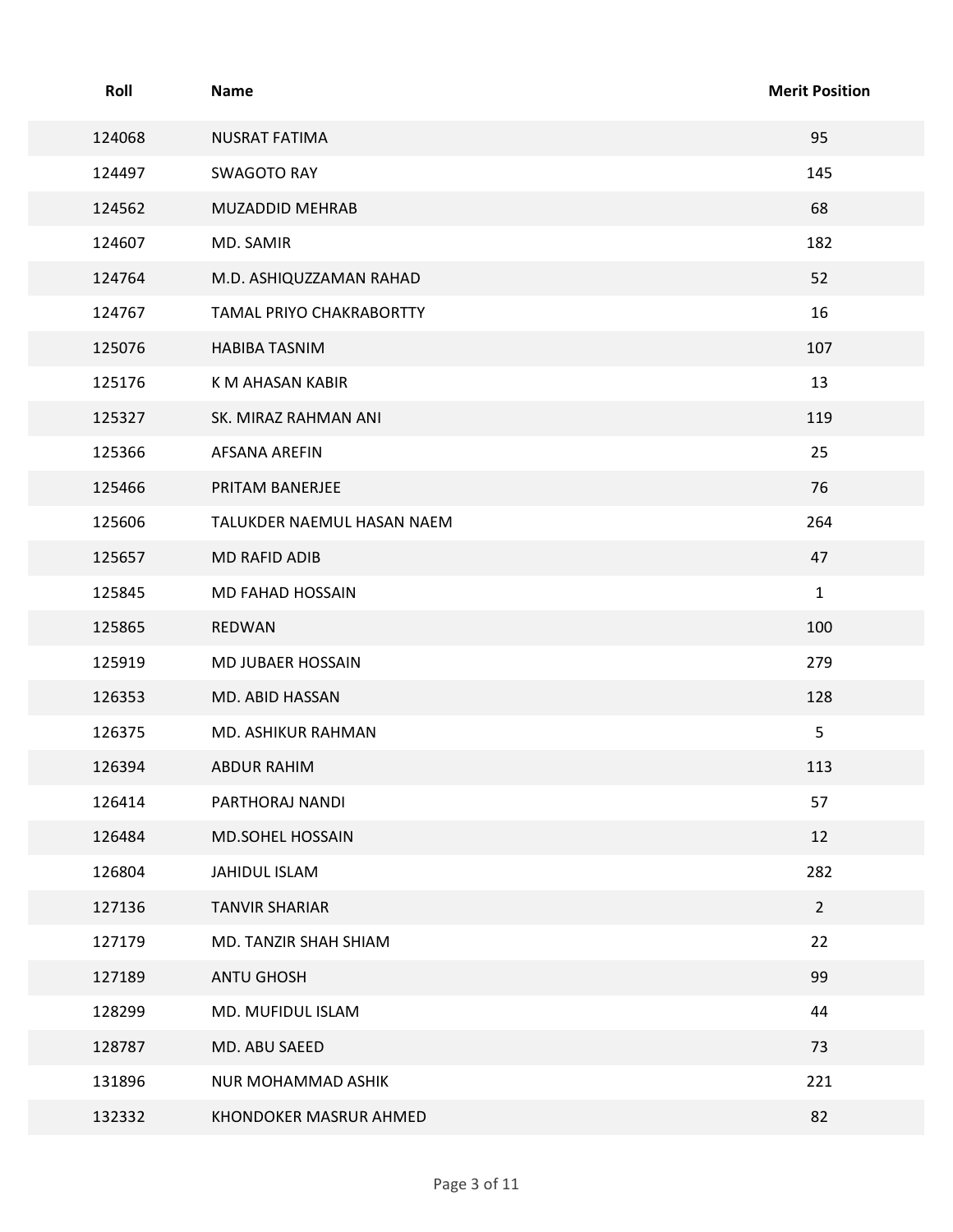| Roll             | <b>Name</b>                              | <b>Merit Position</b> |
|------------------|------------------------------------------|-----------------------|
| 132553           | A B M HASIBUL ISLAM                      | 233                   |
| 133686           | SHARMIN AKTER SWEETY                     | 118                   |
| 134090           | PURBASHA SINHA MONI                      | 40                    |
| 134941           | SM AFIF SARWAT                           | 232                   |
| 135601           | MD. FARHAN ISLAM SOBUJ                   | 159                   |
| 135644           | MD. FARHAD HOSSEN                        | 210                   |
| 135734           | SOUDIPTO KUNDU                           | 260<br>226            |
| 135913<br>135988 | <b>TAUFIQUE SAMI</b><br>MD. FARHAN LABIB | 261                   |
| 136095           | MD. NADIM MAHMUD                         | 64                    |
| 137240           | MD. ABU SAYEED                           | 256                   |
| 139656           | RIDOY CHADNRA ROY                        | 115                   |
| 141626           | PRITI MONDOL                             | 212                   |
| 142413           | MD. SAFIULLAH                            | 131                   |
| 142822           | MD. SABBIR HASAN                         | 216                   |
| 143008           | AYSHA AKTER TOUAMONI                     | 8                     |
| 143177           | <b>GAZI MAKSUDUR RAHMAN</b>              | 24                    |
| 145296           | <b>UMME TALHA</b>                        | 263                   |
| 146028           | MD. MAHADY HASAN TOWHID                  | 117                   |
| 146376           | MD. TAJBIR HASAN SHUVO                   | 140                   |
| 147969           | TASNEEM AHAMED SIYAM                     | 42                    |
| 148720           | MD. SHAKIBUL ISLAM                       | 202                   |
| 148881           | NAFIA SULTANA                            | 278                   |
| 149108           | <b>RUP SHAHA</b>                         | 270                   |
| 149310           | <b>ACHIA KHATUN</b>                      | 160                   |
| 149551           | REJAUL ISLAM SALMAN                      | 164                   |
| 151128           | <b>TERTHO GHOSH</b>                      | 206                   |
| 152262           | NAIMA SULTANA MAHIN                      | 97                    |
| 152542           | MD. RAIHAN MUNSHI                        | 88                    |
|                  | Page 4 of 11                             |                       |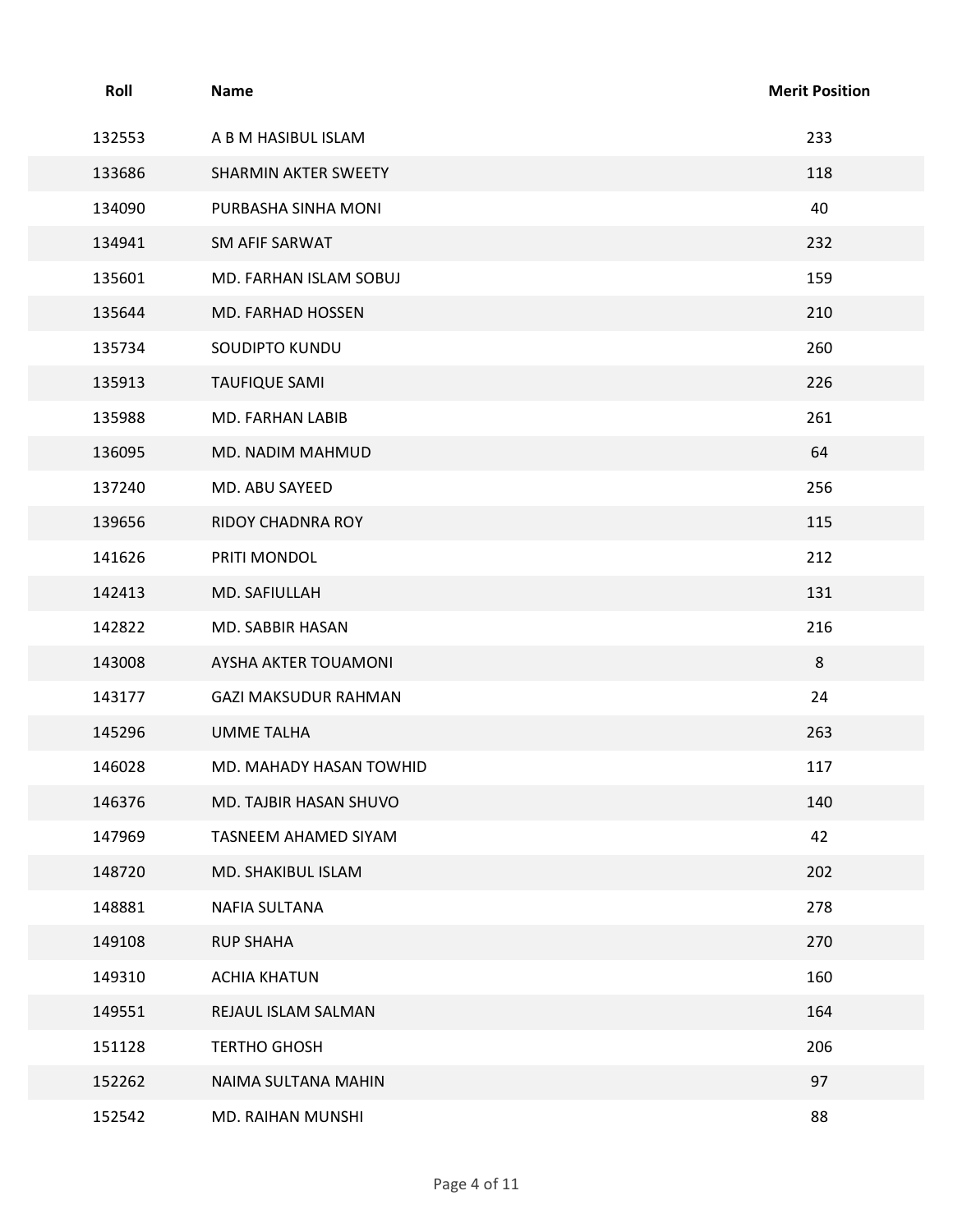| Roll   | <b>Name</b>                | <b>Merit Position</b> |
|--------|----------------------------|-----------------------|
| 152991 | HAIYATUN BINTEY HYE TOWA   | 78                    |
| 152995 | <b>ISRAT JAHAN</b>         | 75                    |
| 153078 | <b>ISRAT JAHAN IMU</b>     | 56                    |
| 153100 | MUNTAHA RAHMAN RAHA        | 49                    |
| 153151 | <b>SAMIRA KHAN</b>         | 237                   |
| 153354 | UMMAY HABIBA LAMIA         | 112                   |
| 153369 | <b>GAYOTRY GOPE TOMA</b>   | 120                   |
| 153418 | ADRITA HOWLADER PUJA       | 293                   |
| 153561 | <b>SUSAN SHOILI WARESI</b> | 167                   |
| 153564 | ZAHRA TASNEEM ADIBA        | 27                    |
| 153623 | <b>IRTIZA HAQUE SABA</b>   | 175                   |
| 153977 | <b>SAMIA TAHSIN</b>        | $10\,$                |
| 153992 | SADIA NASIR                | 28                    |
| 154031 | MAHBUBA RAFIQUE            | 135                   |
| 157222 | MD. ZAMIL IMTIUZ           | 111                   |
| 157588 | MD. DIN ISLAM              | 106                   |
| 157869 | RIFAT AL FAHIM             | 94                    |
| 158510 | MISBAH UDDIN               | 271                   |
| 158727 | DELWAR HOSSEN              | 166                   |
| 160214 | MD. SALMAN KHAN            | 253                   |
| 160410 | MORSHEDUR RIGAN SAGAR      | 251                   |
| 160753 | SHAKH MINOOR ISLAM         | 266                   |
| 160764 | MIRAZUR RAHMAN             | 248                   |
| 161422 | MD.SAIFUR RAHMAN           | 183                   |
| 161948 | PUJAN BISWAS               | 169                   |
| 162882 | CHOWDHURY MD. ADIL NEWAZ   | 180                   |
| 163576 | AMINUL ISLAM               | 268                   |
| 164018 | MST. SADIA ANJUM SHUVRA    | 214                   |
| 164169 | MST. SHRABONY TAREQUE MIM  | 265                   |
|        | Page 5 of 11               |                       |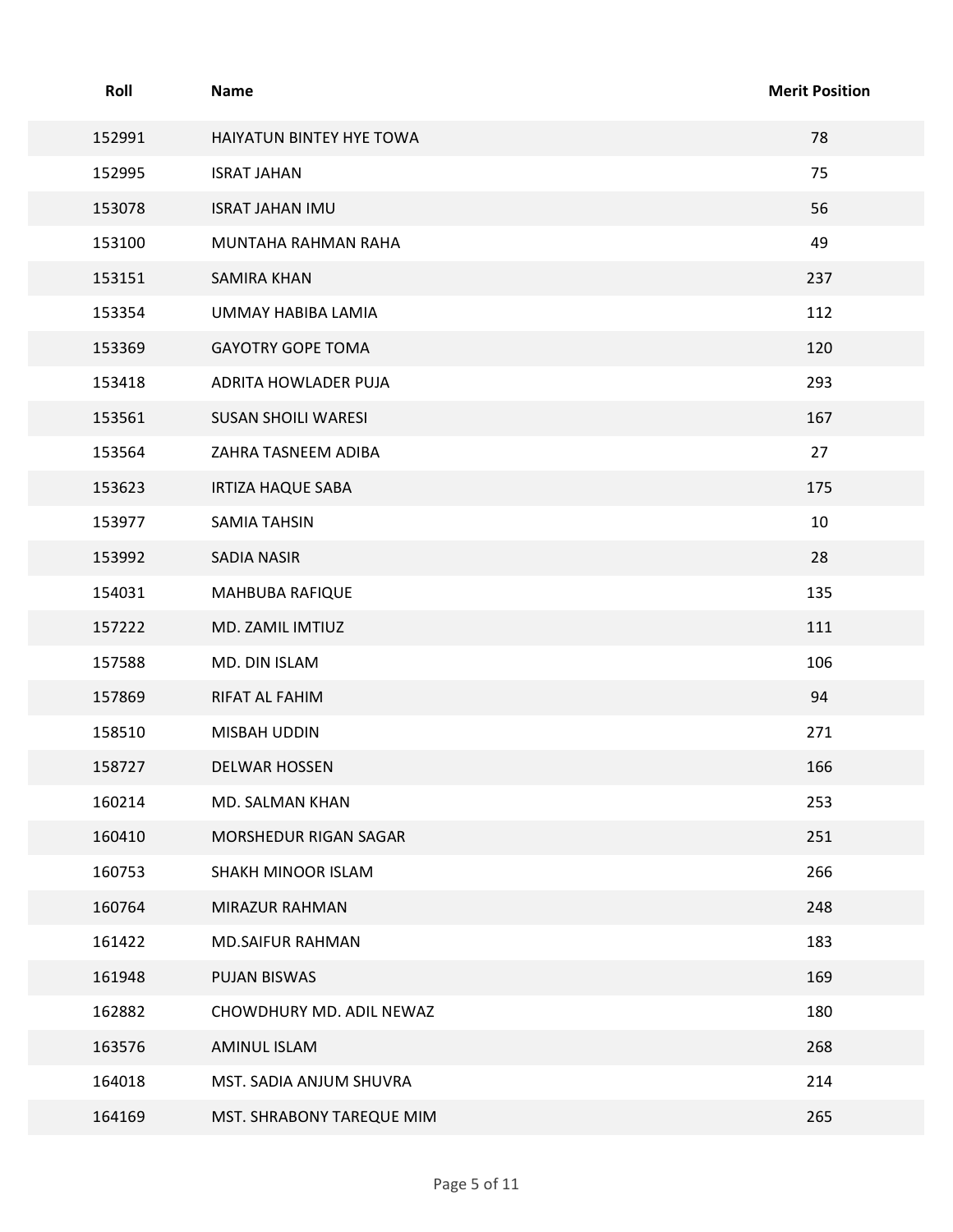| Roll   | Name                        | <b>Merit Position</b> |
|--------|-----------------------------|-----------------------|
| 164391 | MST. JANNATUL FERDOUS SHOVA | 281                   |
| 164554 | JAHIN IBNAT RODELA          | 71                    |
| 165131 | MARIA BINTE MOHIR MEGHA     | 133                   |
| 165270 | MOHOSINA ZAHAN MIM          | 245                   |
| 166235 | NADIM MAHMUD SATEJ          | 138                   |
| 166330 | <b>SHOUVIK SARKER</b>       | 149                   |
| 166512 | MD. KHALID AL NAHID         | 243                   |
| 166603 | SAMIUL ISLAM PRINCE         | 105                   |
| 168133 | SHOAIB AHMED                | 132                   |
| 168402 | A S M SHARIF MAHMUD SAZID   | 15                    |
| 168885 | <b>BIPRO BHOWMIK</b>        | 211                   |
| 168912 | MD. MEHEDI HASAN            | 161                   |
| 169179 | MD. MONIRUL ISLAM           | 72                    |
| 169332 | MIRZA RAJIT RAIHAN          | 114                   |
| 169824 | MD. MUSTAKIN EBNE MAZID     | 62                    |
| 170060 | <b>BAISHAKI GAIN</b>        | 6                     |
| 170274 | ARGHY BASAK                 | 50                    |
| 170276 | TAHMID HASAN TASFI          | 178                   |
| 170295 | MD.RAKIBUL KABIR            | 54                    |
| 170301 | MAHIBBUL HASAN SHOUROV      | 123                   |
| 170333 | MD. ANGIR HOSSAIN           | 290                   |
| 170347 | ASHIK MAHMUD RAZ            | 269                   |
| 170402 | MD.BELLAL HOSSAIN           | 177                   |
| 171614 | SIAM BILLAH                 | 150                   |
| 171663 | MD. SHAHIDUZZAMAN           | 31                    |
| 172391 | MD. ARIFUL ISLAM            | 179                   |
| 174538 | MD. NAFIUL HASNAT           | 148                   |
| 174961 | <b>CHAYON GOLDER</b>        | 187                   |
| 176871 | SYED RAFIUL ISLAM           | 80                    |
|        | Page 6 of 11                |                       |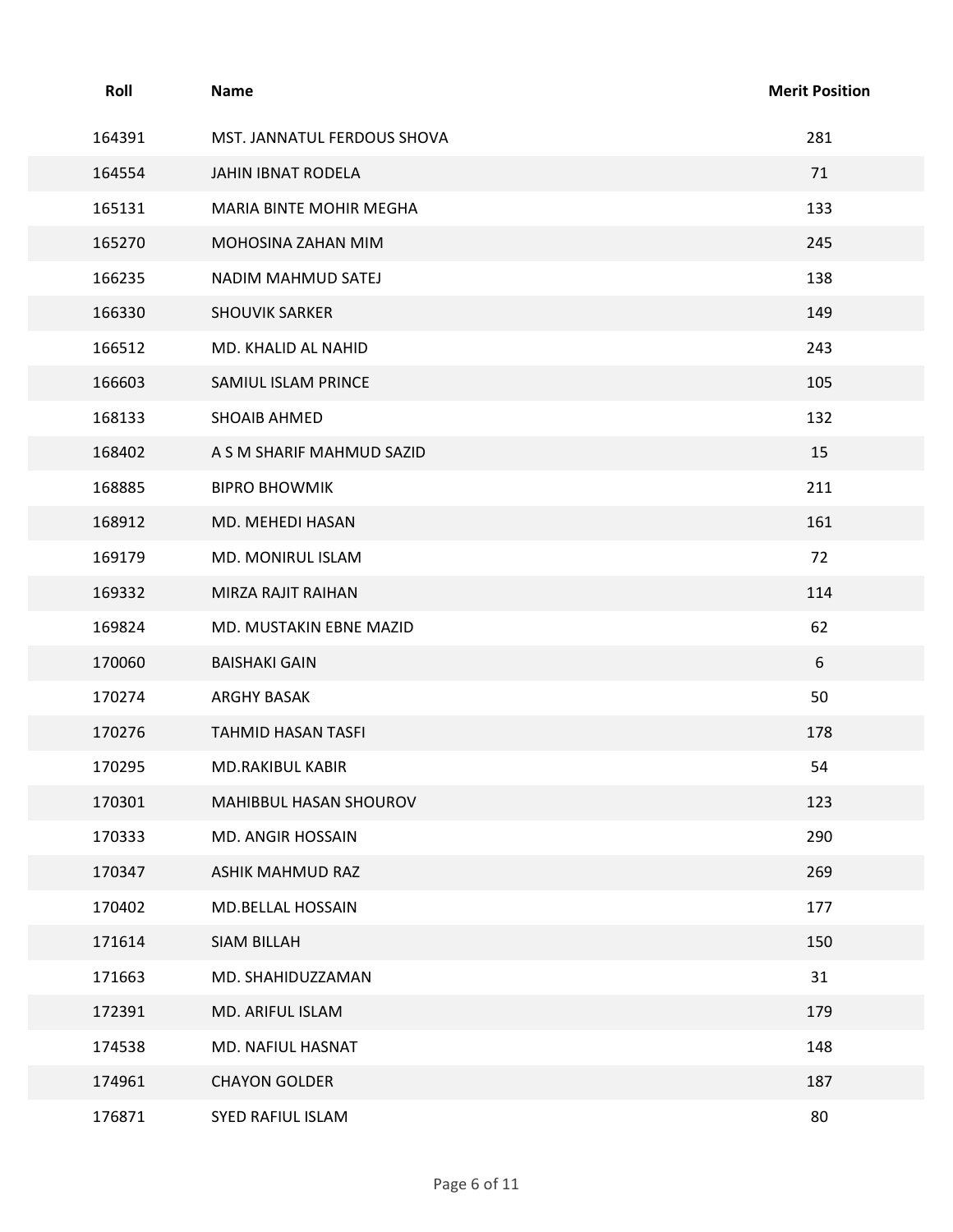| Roll   | Name                      | <b>Merit Position</b> |
|--------|---------------------------|-----------------------|
| 177447 | ROBAIED AHAMED RAHAD      | 291                   |
| 177590 | FAWZIA BINTE MURAD ANTARA | 292                   |
| 177746 | <b>FAHMIDA SWEETY</b>     | 259                   |
| 178351 | TANJIMA RAHMAN FARNY      | 36                    |
| 178660 | KHALID BIN SELIM          | 17                    |
| 179755 | SIDRATUL MUNTAHA          | 101                   |
| 180144 | MUAMMAR TAZWAR ASFI       | 223                   |
| 180412 | <b>MAINUL HASAN</b>       | 3                     |
| 181058 | REDOWAN AHAMED            | 225                   |
| 181335 | ANISUL HAQUE              | 83                    |
| 182214 | SAJIA NAUSHIN             | 146                   |
| 182284 | SHAYKA ISLAM              | $\overline{7}$        |
| 182329 | <b>JASMIN MUSTARY</b>     | 215                   |
| 182336 | SADIA JANNAT VABNA        | 242                   |
| 182350 | <b>IFFAT HASNATH</b>      | 46                    |
| 182600 | ORPITA KHANAM ORFI        | 224                   |
| 182653 | TASBIHA BINTE AZIZ        | 220                   |
| 182808 | SAYEDA SAZIA KALAM        | 23                    |
| 182850 | SHAHIDA AKTER ESHA        | 147                   |
| 186832 | <b>NADIA</b>              | 39                    |
| 188482 | MD. SHUFIQUL ISLAM SHAWON | 240                   |
| 189111 | MD. MOHSIN ALI            | 200                   |
| 189249 | MD. RAFID AHMMED          | 162                   |
| 189517 | MD. MAHEDI HASAN NADIM    | 280                   |
| 190161 | SYED SABBIR HASAN         | 262                   |
| 190429 | MOHAMMAD RIDOWAN SIKDER   | 18                    |
| 190908 | SHAHID SAZZAD SHANTO      | 231                   |
| 190978 | SAZZAD-UL ISLAM JUBERY    | 116                   |
| 191435 | AJOR SAHA                 | 26                    |
|        | Page 7 of 11              |                       |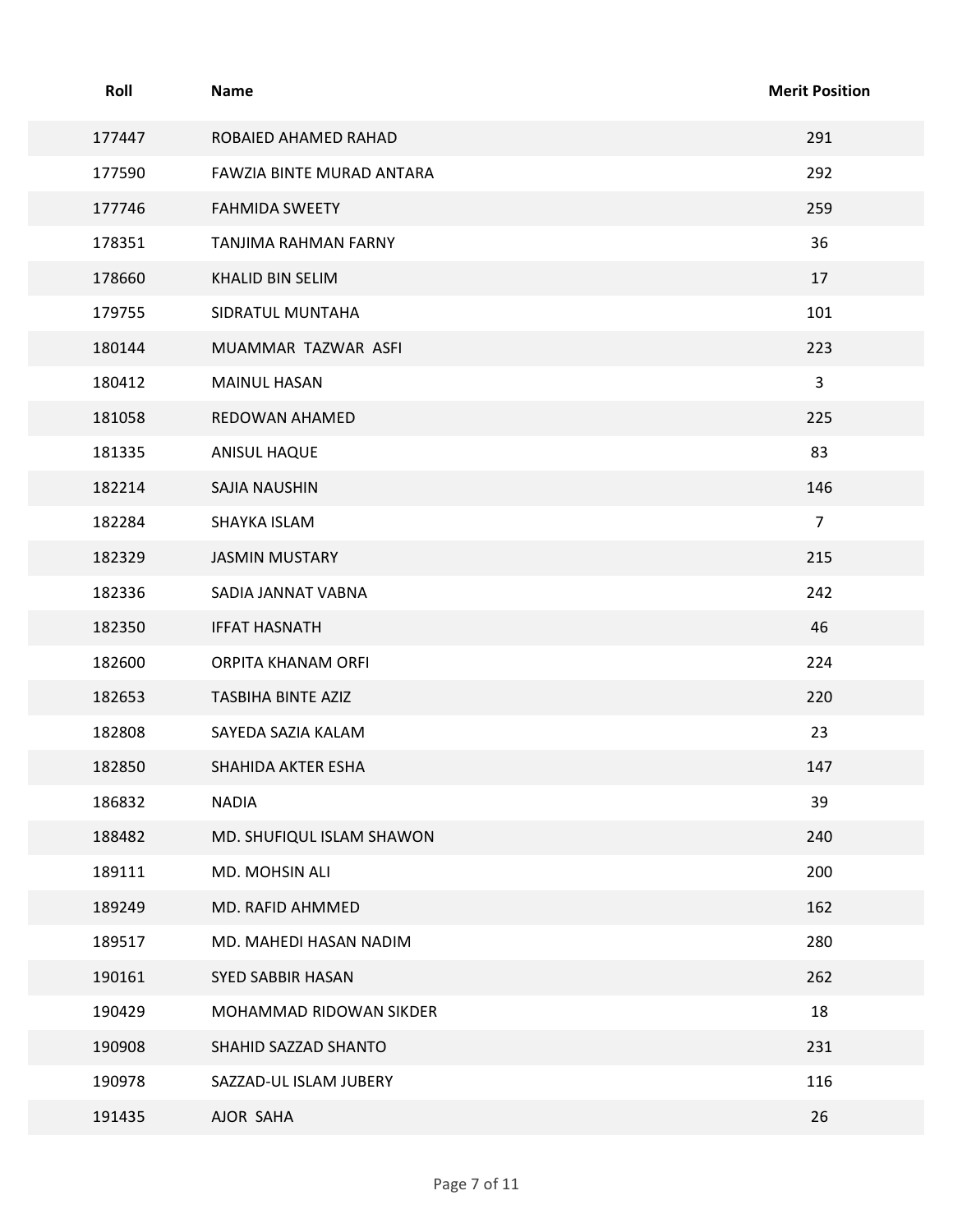| Roll   | <b>Name</b>                   | <b>Merit Position</b> |
|--------|-------------------------------|-----------------------|
| 192817 | ABU SAYEID SAWON              | 58                    |
| 193297 | NAFISA NOWAL PRITY            | 203                   |
| 195016 | MD. NAFIUL CHOWDHURY          | 193                   |
| 195100 | NUSRAT RAHMAN EIKRA           | 207                   |
| 196018 | MD. MEHEDI HASAN NAHIN        | 201                   |
| 196388 | MD. ASHFEKUR RAHMAN KHANDAKER | 89                    |
| 197370 | <b>ARNOB ROY</b>              | 186                   |
| 197376 | <b>RIFAT HOSSAIN</b>          | 287                   |
| 197378 | MD. TAYABUR RAHMAN            | 189                   |
| 198080 | MD REZAUL KARIM SUMON         | 9                     |
| 199203 | MD. AMIT HASSAN JOY           | 79                    |
| 199620 | SOJUN CHANDRA SHILL           | 130                   |
| 199783 | MUHAMMAD FAHIM                | 104                   |
| 200003 | MD. MAHFUZ ALAM RUDRO         | 38                    |
| 200784 | MD. ASHIKUR RAHMAN            | 85                    |
| 200886 | CHOWDHURY MD. SAFIAN          | 110                   |
| 201284 | MD. SHORIFUL ISLAM            | 170                   |
| 202251 | SAJIB PAL TOTOL               | 192                   |
| 202519 | NIBIR MAHMUD                  | 297                   |
| 203386 | TAJRIN JAHAN                  | 21                    |
| 203589 | <b>SUMAIYA AKTHER</b>         | 134                   |
| 204116 | PUJA MALLIK                   | 126                   |
| 204343 | KHAIRUN NAHER MARIA           | 194                   |
| 205294 | SADIA ZAMAN                   | 229                   |
| 205296 | <b>TAPOSY RABEYA</b>          | 87                    |
| 206492 | <b>NOKIB HOSSAIN</b>          | 209                   |
| 206651 | MD. SHAHRIAR HOSSAIN          | 19                    |
| 207022 | MD. ISHMAM ZAHIN              | 283                   |
| 208452 | PREYANTI GAINE                | 191                   |
|        | Page 8 of 11                  |                       |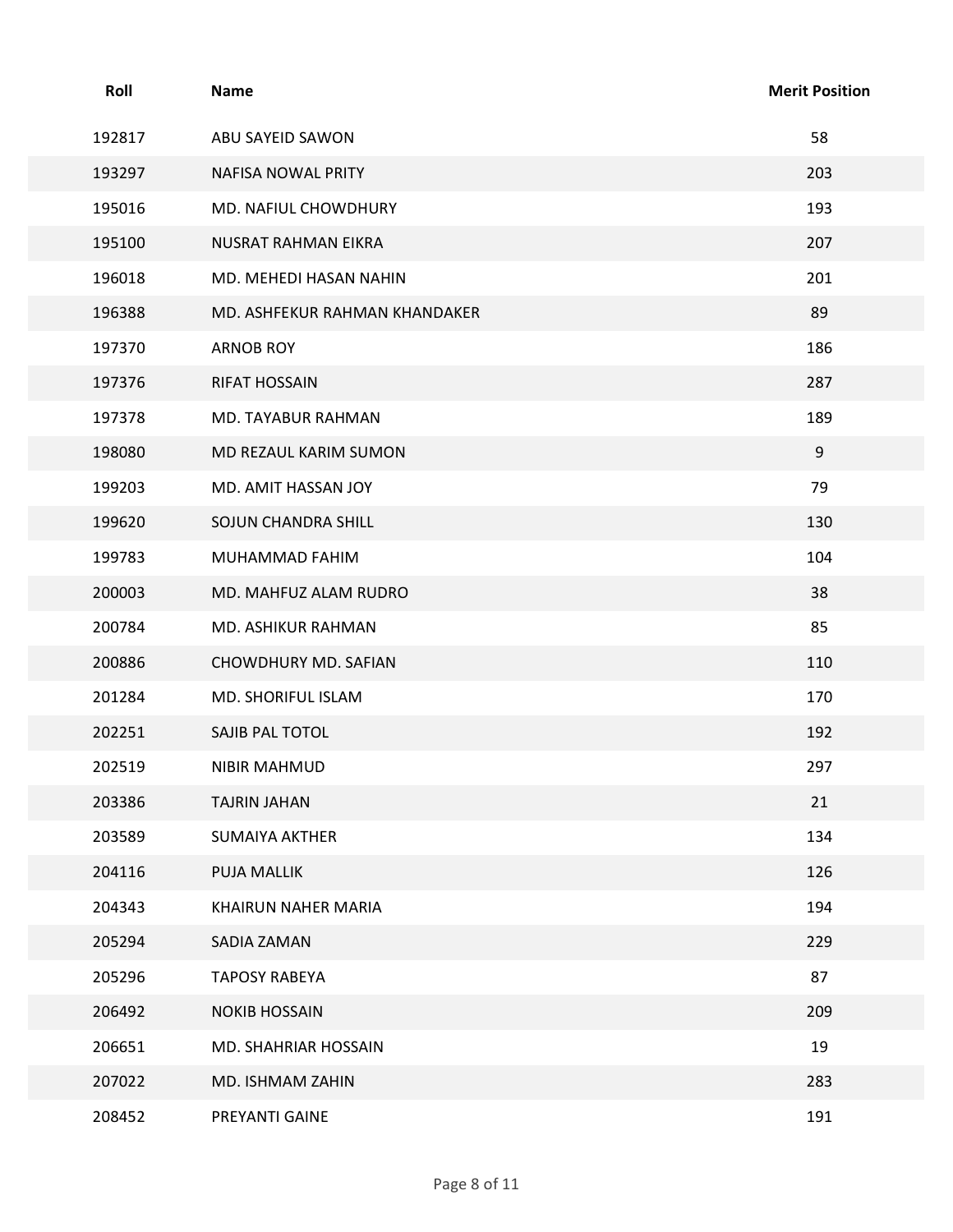| <b>Merit Position</b><br>274<br>273<br>30<br>173<br>125<br>235<br>230<br>258 |
|------------------------------------------------------------------------------|
|                                                                              |
|                                                                              |
|                                                                              |
|                                                                              |
|                                                                              |
|                                                                              |
|                                                                              |
|                                                                              |
|                                                                              |
|                                                                              |
|                                                                              |
| 96                                                                           |
| 275                                                                          |
| 267                                                                          |
| 285                                                                          |
| 108                                                                          |
| 157                                                                          |
| 77                                                                           |
| 228                                                                          |
| 45                                                                           |
| 217                                                                          |
| 98                                                                           |
| 158                                                                          |
| 153                                                                          |
| 93                                                                           |
| 238                                                                          |
| 86                                                                           |
| 136                                                                          |
| 139                                                                          |
| $\overline{4}$                                                               |
| 155                                                                          |
| 185                                                                          |
|                                                                              |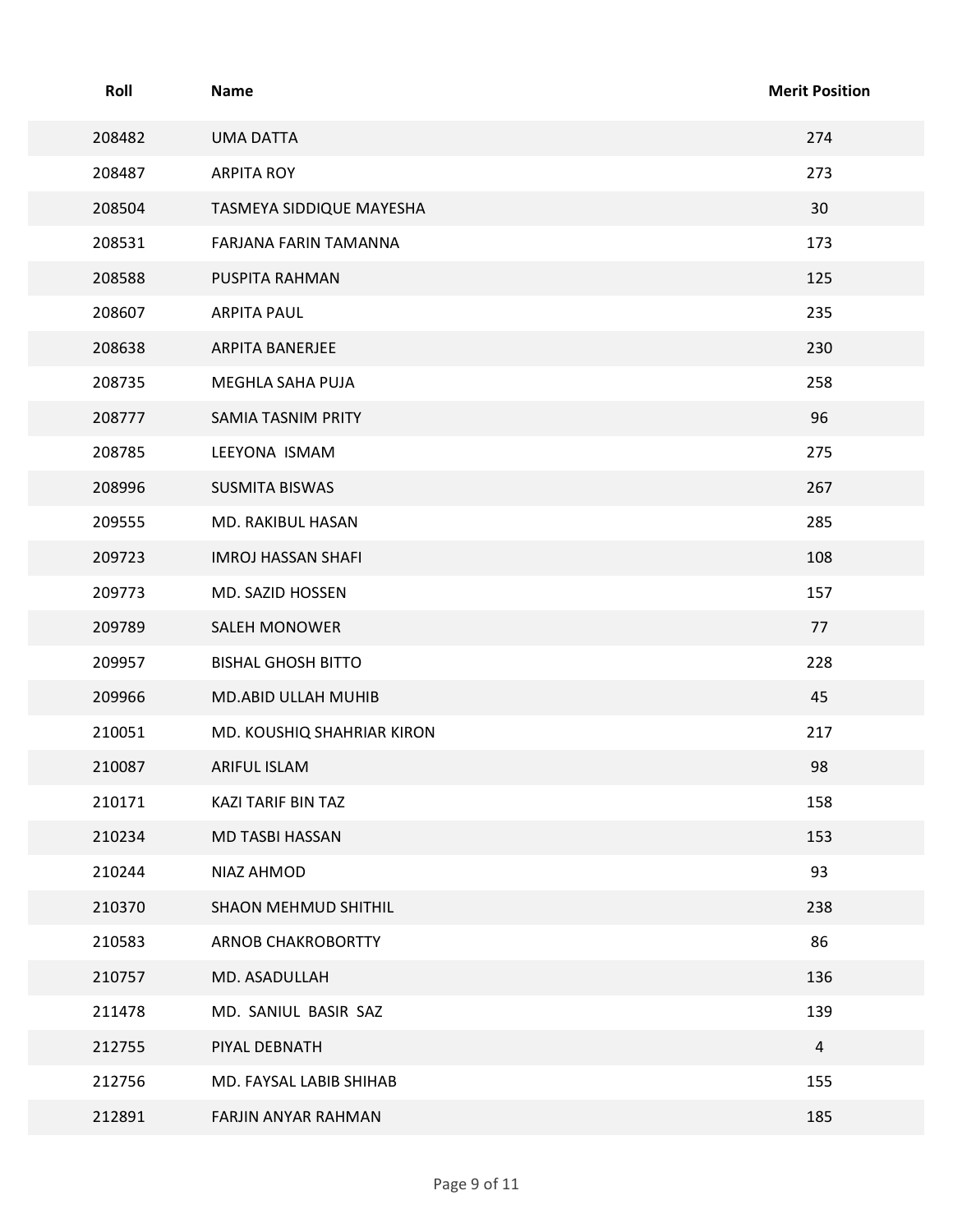| Roll   | <b>Name</b>                 | <b>Merit Position</b> |
|--------|-----------------------------|-----------------------|
| 213293 | <b>TASNIM GALIB NILOY</b>   | 276                   |
| 213634 | ATIKULLAH ATIK              | 219                   |
| 214502 | ANIKA FARJANA ISLAM ARONI   | 247                   |
| 214558 | NAFISA ANZUM NITI           | 205                   |
| 215450 | MST. SANJANA SINTHIA TANDRA | 121                   |
| 215866 | FARIHA TABASSUM             | 296                   |
| 216132 | MD. HASHMOT ULLAH           | 272                   |
| 216432 | NAFISA BINTE NASIM          | 51                    |
| 216496 | MOST. REZAWANA PERVIN RAKA  | 249                   |
| 216498 | LITHIA BARMA                | 286                   |
| 218573 | ASHRAD JAHAN MIM            | 244                   |
| 219594 | MD. SAMIUL KABIR            | 141                   |
| 220040 | JUNANJINA ISLAM             | 109                   |
| 220410 | PROMI BISWAS                | 294                   |
| 220576 | MD. MORSALIN BISWAS         | 103                   |
| 221057 | MD. RAKIBUZZAMAN RABIN      | 41                    |
| 221104 | MAHMUDUL AMIN               | 33                    |
| 221136 | SIDDHARTHA SARKAR           | 53                    |
| 222360 | SUFOL KUMAR DAS             | 92                    |
| 222386 | ANTOR KUMAR SHIL            | 213                   |
| 223143 | MAHFUJUR RAHMAN             | 151                   |
| 223436 | MD. MOTASIM BILLAH          | 257                   |
| 223507 | SOURAV SHOME                | 165                   |
| 223796 | NUR MOHAMMAD SATATA         | 184                   |
| 223902 | RAITUL RAHAT NISHAN         | 208                   |
| 223905 | EHSANUL HAQUE SININ         | 37                    |
| 224116 | JAEED MAHMUD NUHIN          | 152                   |
| 224594 | SAYEED IBNE SHAFAYET        | 55                    |
| 224934 | S. M MUBASSIR MAHFUZ SAKI   | 43                    |
|        |                             |                       |
|        | Page 10 of 11               |                       |
|        |                             |                       |